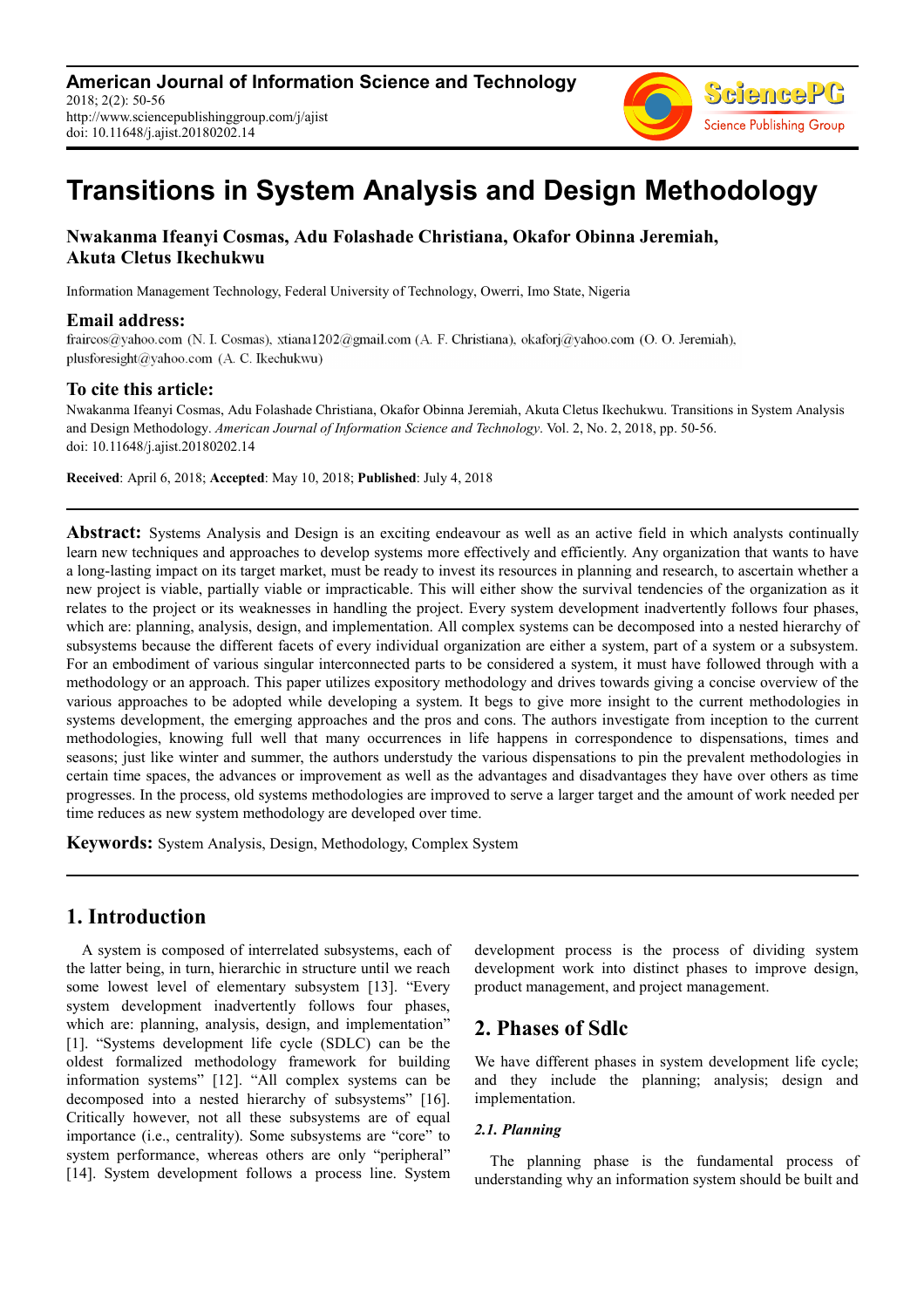determining how the project team will go about building it. It has the project initiation sub phase, and here the system's business value to the organization is identified: Questions like:

How will it lower costs or increase revenues?

### *2.2. Analysis*

The analysis stage is very critical. The analysis phase answers the questions:

- 1. who will use the system?
- 2. what the system will do?
- 3. where and when it will be used?

During this phase, the project team investigates any current system (s), identifies opportunities for improvement, and develops a concept for the new system. In this phase an analysis strategy is developed to guide the project team's efforts. Such a strategy usually includes an analysis of the current system (called the as-is system) and its problems and then ways to design a new system (called the to-be system). After developing the analysis strategy, requirements gathering kicks off (e.g., through interviews or questionnaires).

#### *2.3. Design*

The design phase decides how the system will operate, in terms of the hardware, software, and network infrastructure; the user interface, forms, and reports; and the specific programs, databases, and files that will be needed. Although most of the strategic decisions about the system were made in the development of the system concept during the analysis phase, the steps in the design phase determine exactly how the system will operate.

### *2.4. Implementation*

The final phase in the SDLC is the implementation phase, during which the system is built (or purchased, in the case of a packaged software design). This is the phase that usually gets the most attention, because for most systems it is the longest and most expensive single part of the development process.

#### *2.5. Systems Development Methodologies*

A methodology is a formalized approach to implementing the SDLC (i.e., it is a list of steps and deliverables) [1]. There are several system development methodologies, and each one is unique, based on the order and focus it places on each SDLC phase. Some methodologies are formal standards used by government agencies, whereas others have been developed by consulting firms to sell to clients. Many organizations have internal methodologies that have been honed over the years, and they explain exactly how each phase of the SDLC is to be performed in that company. Historically, system development approaches have been progressing and continually new methodologies emerge yearly following a sequence is years.



*Figure 1. Dispensation of system development approaches.* 

## *2.5.1. SDM*

Structured programming since 1969 as the name suggests deals with system structure. To fully appreciate it, however, one must understand the full extent of the problem addressed by structured programming.

Structured programming is a method of writing a computer program that uses

- (1) top-down analysis for problem solving,
- (2) modularization for program structure and organization, and
- (3) structured code for the individual modules.

Top-down analysis: A program is written to tell a

computer what to do. This "job" is more formally called the problem. However, before you can tell the computer what to do, you must "solve" the problem yourself. In other words, you must state every step necessary to accomplish the job. This activity on your part is called problem solving or problem analysis.

Top-down analysis is a method of problem solving. It tells you how to start and guides you through the entire process. The essential idea is to subdivide a large problem into several smaller tasks or parts. Top-down analysis, therefore, simplifies or reduces the complexity of the process of problem solving.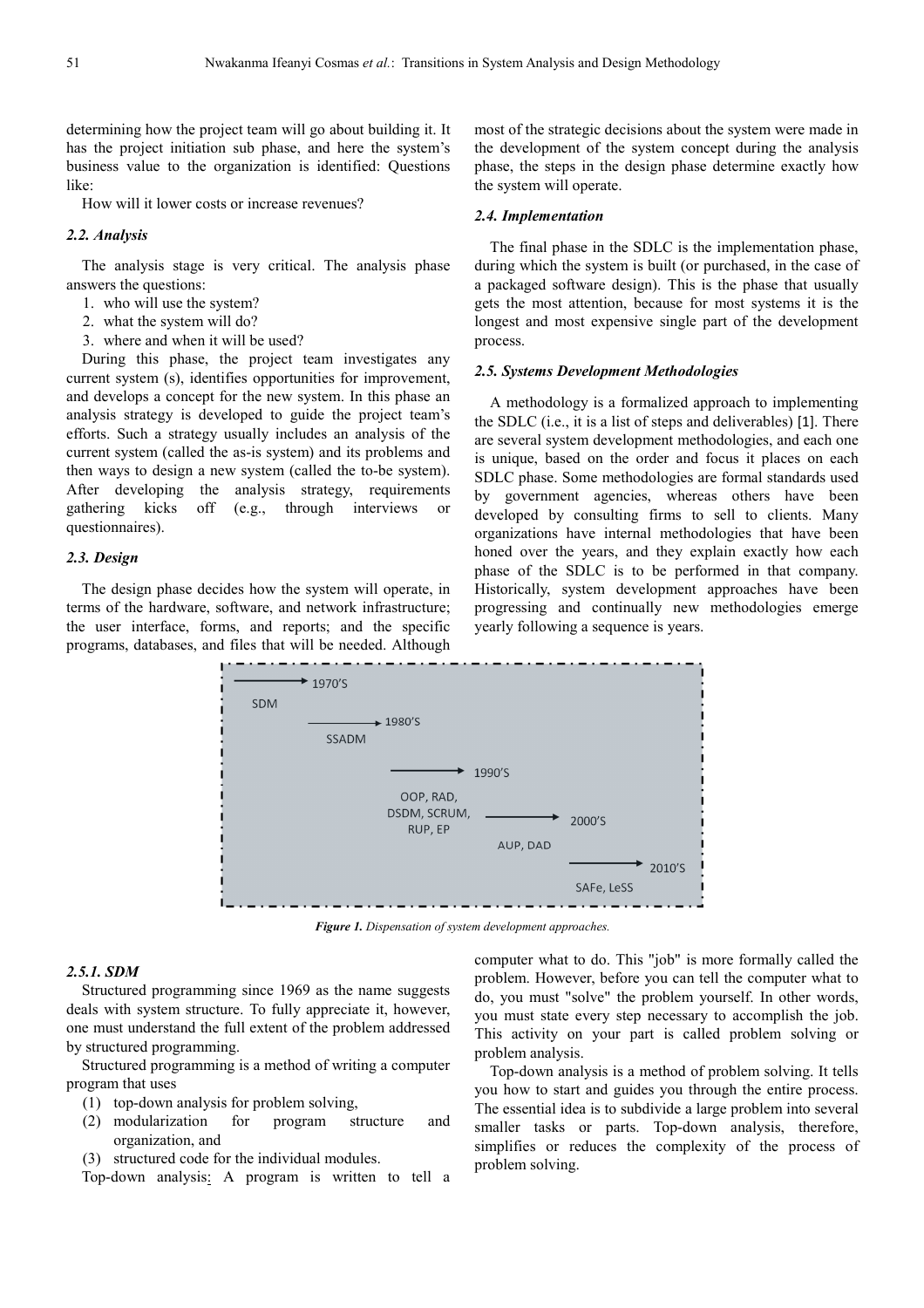Modular programming: Programs generally require many instructions for the computer. Modular programming is a method of organizing these instructions. Large programs are broken down into separate, smaller sections called modules, subroutines, or subprograms. Each module has a specific job to do and is relatively easy to write.

Structured coding: If programs are broken down into modules, into what are modules subdivided? Obviously, each consists of a set of instructions to the computer. But are these instructions organized in any special way? That is, are they grouped and executed in any clearly definable patterns? In structured programming they arc. They are organized within various control structures. A control structure represents a unique pattern.

## *2.5.2. SDM2*

This is a beta version of SDM also called Cap Gemini SDM, originally from PANDATA, the first English translation was published in 1974 [20]. SDM stands for System Development Methodology. The method is a waterfall model divided in seven phases that have a clear start and end. Each phase delivers (sub) products, called milestones. It was used extensively in the Netherlands for ICT projects in the 1980s and 1990s. PANDATA was purchased by the Capgemini group in the 1980s, and the last version of SDM to be published in English was SDM2 (6th edition) in 1991 by CAP GEMINI PUBLISHING BV. The method was regularly taught and distributed among Capgemini consultants and customers, until the waterfall method slowly went out of fashion in the wake of more iterative extreme programming methods such as Rapid application development, Rational Unified Process (RUP) and Agile software development.

#### *2.5.3. SSADM*

Structured systems analysis and design method from 1980 onwards is a well-defined approach. It's not new. The term structured is borrowed from Structured Programming (Randall, 1981). The word structured generally imposes a structure or a disciplined approach on the design of the system. SSADM is in fact a modified form of SDLC. Hence, we can also call SSADM as SDLC using structured techniques.

It consists of:

- 1. System Survey
- 2. Structured Analysis
- 3. Structured Design
- 4. Hardware Study
- 5. Implementation and
- 6. Maintenance

## *2.5.4. OOP*

Object-oriented programming/Methodology (OOP) developed in the early 1960s and became a dominant programming approach during the mid-1990s as an approach to of Building Systems takes the objects as the basis. For this, first the system to be developed is observed and analysed and the requirements are defined as in any other method of system development. Once this is done, the objects in the required system are identified. For example, in case of a Banking System, a customer is an object, a chequebook is an object, and even an account is an object [9]. The basic steps of system designing using Object Oriented Methodology can be listed as:

- 1. System Analysis
- 2. System Design
- 3. Object Design
- 4. Implementation

#### *2.5.5. RAD*

Rapid application development (RAD), has been on since 1991. The work of Boehm and Gilb paved the way for the formulation of the methodology called Rapid Iterative Production Prototyping (RIPP) at DuPont in the mid-to-late 1980s. James Martin then extended the work done at DuPont and elsewhere into a larger, more formalized process, which has become known as Rapid Application Development (RAD). RAD compresses the step-by-step development of conventional methods into an iterative process. The RAD approach thus includes developing and refining the data models, process models, and prototype in parallel using an iterative process.

The challenges facing software development organizations can be summarized as more, better, and faster. The RAD development path attacks these challenges head-on by providing a means for developing systems faster, while reducing cost and increasing quality. Fundamentals of the RAD methodology thus include:

- 1. Combining the best available techniques and specifying the sequence of tasks that will make those techniques most effective
- 2. using evolutionary prototypes that are eventually transformed into the final product.
- 3. Using workshops, instead of interviews, to gather requirements and review design.
- 4. Selecting a set of CASE tools to support modelling, prototyping, and code re-usability, as well as automating many of the combinations of techniques.
- 5. Implementing time boxed development that allows development teams to quickly build the core of the system and implement refinements in subsequent releases
- 6. Providing guidelines for success and describing pitfalls to avoid [5].

## *2.5.6. DSDM*

Dynamic systems development method (DSDM), since 1994, the DSDM Project Framework embraces the project delivery values and fully aligns with the product development philosophy inherent in Scrum. The DSDM Philosophy is that any project must be aligned to clearly defined strategic goals and focus upon early delivery of real benefits to the business. This is best achieved when all stakeholders understand the business objectives, are empowered to an appropriate level, and collaborate to deliver the right solution. This solution will be delivered in the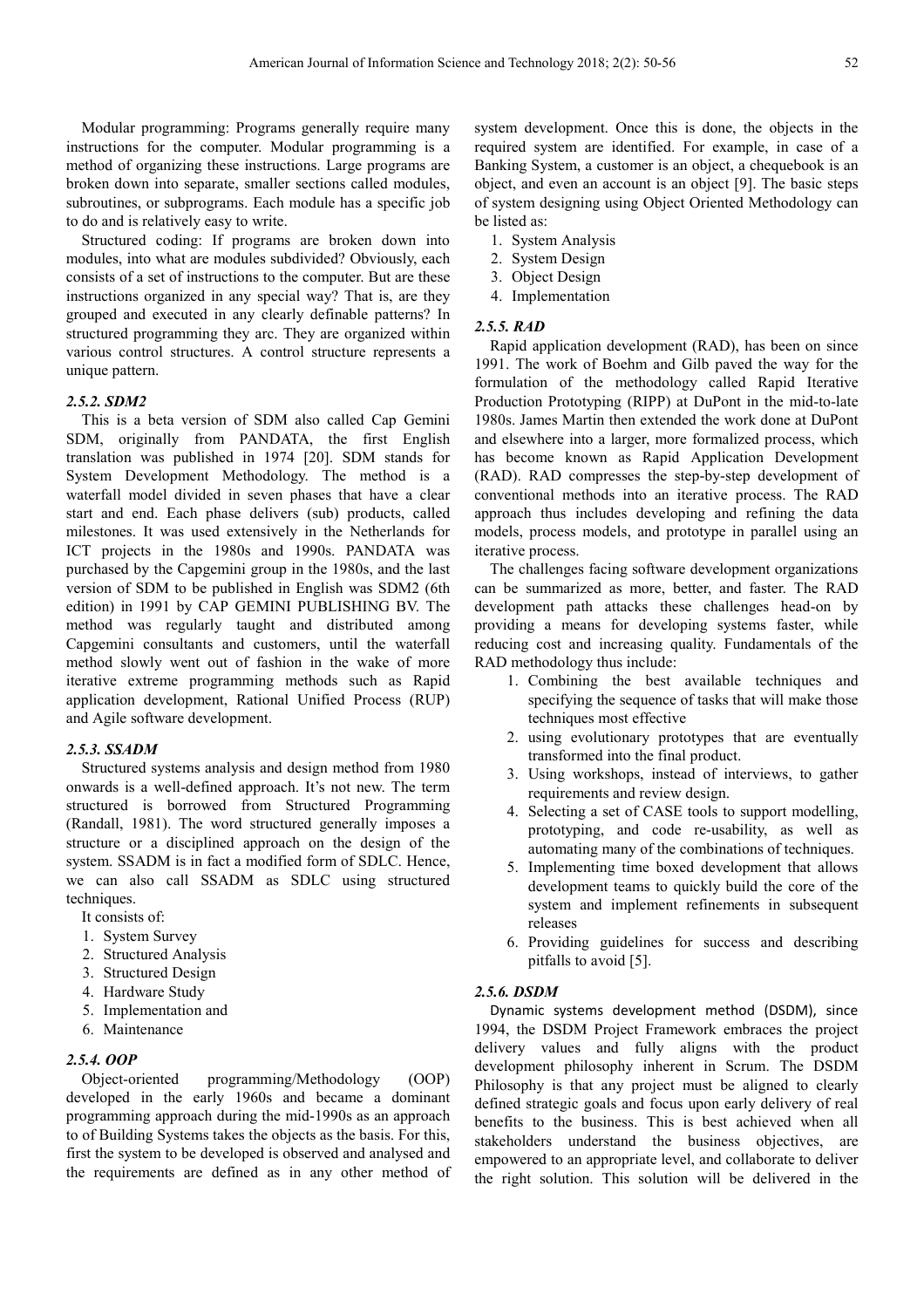agreed timescale, according to the priorities driven by the business. As the project progresses, the stakeholders must accept that change is inevitable as the understanding of the solution deepens.

The eight DSDM principles underpin the Project Framework and support the Philosophy. They bring the Values to life by guiding the attitude that must be taken and the mind-set that must be adopted to deliver consistently whilst still remaining flexible. Compromising any principle undermines the basic philosophy and introduces risk to the successful outcome of the project. The eight Principles are:

- 1. Focus on the business need
- 2. Deliver on time
- 3. Collaborate
- 4. Never compromise quality
- 5. Build incrementally from firm foundations
- 6. Develop iteratively
- 7. Communicate continuously and clearly

#### *2.5.7. Scrum*

Since 1995 is the most widely practiced Agile process, has been successfully used in software development for the last 20 years. While Scrum has been mostly practiced in a commercial software environment, the methodology has been successfully applied to education, manufacturing and an array of other industries.

Scrum uses the Divide and Conquer rule. Scrum divides complex work into simple pieces, large organizations into small teams and far-reaching projects into a series of short time horizons called sprints.

When complex work is divided into simple pieces it is easier to map out what needs to be done. With a clear roadmap the team can start working immediately, know what items need to be worked on together and understand when the job has been completed.

Scrum begins with the product vision. The product owner translates the vision into the product backlog. Once the product backlog has been established, the team can start sprinting. To start a sprint, the team must first conduct sprint planning. Sprint planning should be limited to no more than two hours for every week of sprint. The idea behind sprint planning is to have one comprehensive meeting that maps out what needs to be done by the end of the Sprint. An item in the backlog is ready if it is independent, actionable, has been assigned a point value and has a clear definition of the criteria that means it is done. This in turn is referred to as the definition of done which ensures everyone knows exactly what is expected of an item when it is delivered. The team creates a sprint goal once the sprint backlog has been created. This goal should articulate the high-level purpose of the items in the sprint backlog. In simpler terms, the goal provides context for why the team is working on the selected backlog items. A goal may be as simple as reaching a certain level of functionality. "By the end of this sprint the team will demonstrate how the program can save e-mail addresses automatically." After sprint planning the team gets to work and meets every day for the daily scrum. During the daily scrum, each team member answers three questions:

- 1. What did I do yesterday that help the Team meet the Sprint Goal?
- 2. What will I do today to help the Team meet the Sprint Goal?
- 3. Do I see any impediment that prevents me, or the Team from meeting the Sprint Goal?

The daily scrum is not a status report. If an impediment is surfaced during the daily scrum that is too big to resolve during the meeting, the team should coordinate outside of the meeting to address it. The Scrum Master is the team member responsible for removing impediments. In addition to the daily scrum, the team should spend 5-10% of its time looking ahead and refining the items at the top of the product backlog. This is called backlog refinement. It is not an official Scrum ceremony, but it is a best practice. During refinement, just as in sprint planning, the team focuses on the top of the product backlog to make sure those items are ready to be brought into the next sprint. At the end of each sprint, the team invites the stakeholders and customers to a demonstration of what it has completed. This ceremony, called sprint review, is designed to elicit actionable feedback from the stakeholders and customers, which the team can then incorporate into the product backlog. The demonstration produces a conversation between the team and the stakeholders about how to make the product better. The product owner incorporates the lessons learned during the conversation into the product backlog. This completes one of what is hopefully many inspect and adapt cycles. After sprint review, the team gathers for the final ceremony of the sprint, sprint retrospective. The retrospective is the team's opportunity to inspect and adapt its processes. A common way to structure a sprint retrospective is to have each team member answer the following questions:

- 1. What went well?
- 2. What could have been better?
- 3. What things can we try to improve in the coming sprint?

The discussion about what could have been better often leads to an analysis of what the underlying cause might be. A consensus about what improvement to make in the next sprint usually starts to emerge. This single process change is added to the next sprint's backlog and given a definition of done.

# *2.5.8. RUP*

Rational Unified Process, maintained by IBM since 1998. The Rational Unified Process is a software engineering process. It provides a disciplined approach to assigning tasks and responsibilities within a development organization. Its goal is to ensure the production of high-quality software that meets the needs of its end users within a predictable schedule and budget. There are three central elements that define RUP:

- 1. An underlying set of principles for successful software development. These principles are the foundation on which the RUP has been developed.
- 2. A framework of reusable method content and process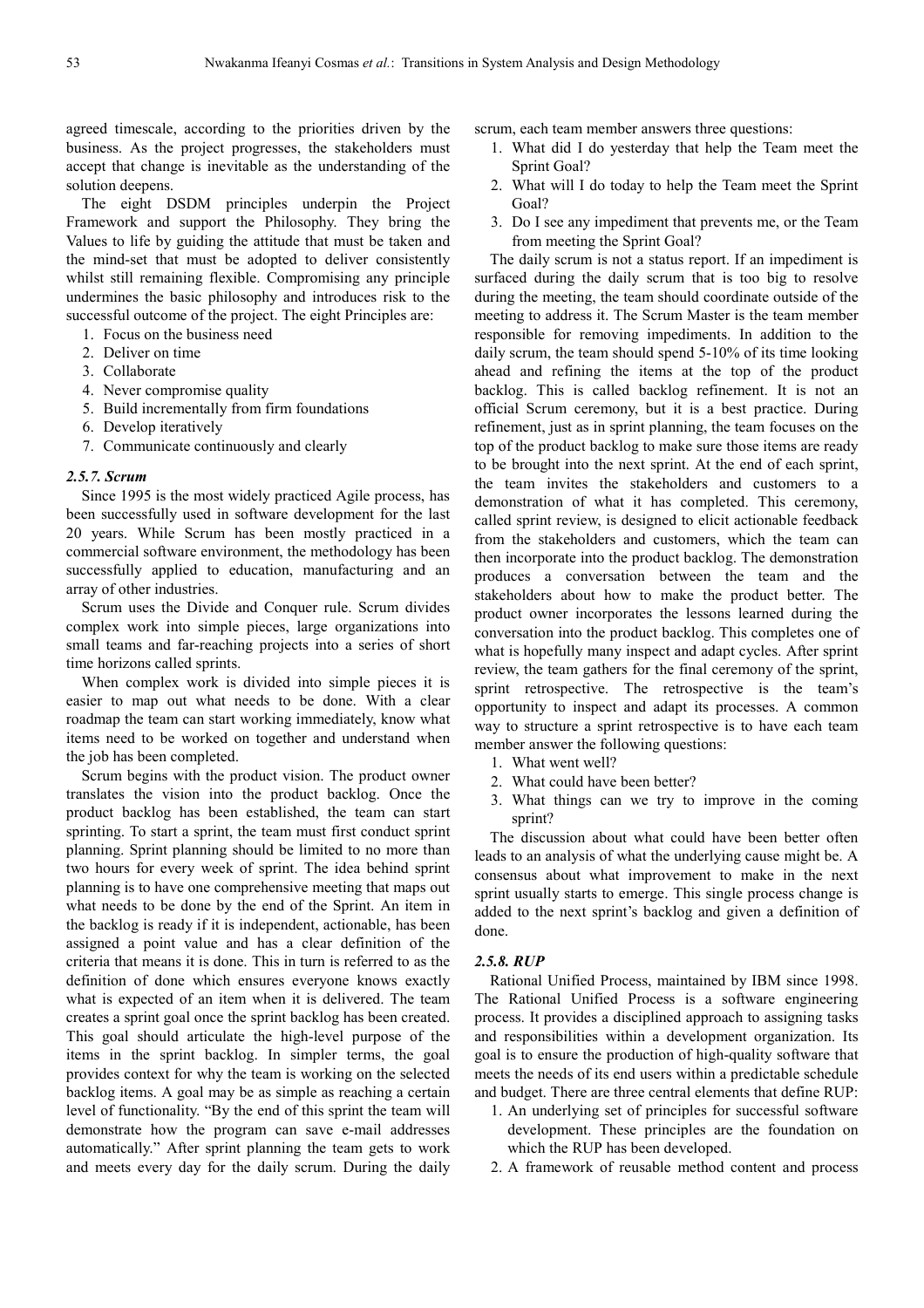building blocks. A family of method plug-ins defines a method framework from which you create your own method configurations and tailored processes.

3. The underlying method and process definition language. A unified method architecture meta-model that provides a language for describing method content and processes.

The Rational Unified Process captures many of the best practices in modern software development in a form that is suitable for a wide range of projects and organizations. Along with many others, it covers major practices:

- 1. Develop software iteratively.
- 2. Manage requirements.
- 3. Use component-based architectures.
- 4. Visually model software.
- 5. Continuously verify software quality.
- 6. Control changes to software.

# *2.6. Extreme Programming*

Since 1999 is a lightweight, efficient, low-risk, flexible, predictable, scientific, and fun way to develop a software. eXtreme Programming (XP) was conceived and developed to address the specific needs of software development by small teams in the face of vague and changing requirements. Extreme Programming is one of the Agile software development methodologies. It provides values and principles to guide the team behaviour. The team is expected to self-organize. Extreme Programming provides specific core practices where

- 1. Each practice is simple and self-complete.
- 2. Combination of practices produces more complex and emergent behaviour.

A key assumption of Extreme Programming is that the cost of changing a program can be held mostly constant over time. This can be achieved with

- 1. Emphasis on continuous feedback from the customer
- 2. Short iterations
- 3. Design and redesign
- 4. Coding and testing frequently
- 5. Eliminating defects early, thus reducing costs
- 6. Keeping the customer involved throughout the development
- 7. Delivering working product to the customer

Extreme Programming involves

- 1. Writing unit tests before programming and keeping all of the tests running at all times. The unit tests are automated and eliminates defects early, thus reducing the costs.
- 2. Starting with a simple design just enough to code the features at hand and redesigning when required.
- 3. Programming in pairs (called pair programming), with two programmers at one screen, taking turns to use the keyboard. While one of them is at the keyboard, the other constantly reviews and provides inputs.
- 4. Integrating and testing the whole system several times a day.
- 5. Putting a minimal working system into the production

quickly and upgrading it whenever required.

- 6. Keeping the customer involved all the time and obtaining constant feedback. Iterating facilitates the accommodating changes as the software evolves with the changing requirements.
- i. AUP: Agile Unified Process is maintained since 2005 by Scott Ambler. "The agile unified process is a hybrid modelling approach created by Scott Ambler when he combined the Rational Unified Process (RUP) to agile methods (AM)" [6]. Scott Ambler works for the IBM Methods group as the practice leader for agile development (IBM, n.d.). By combining RUP to AM, Ambler created a solid process framework that can be applied to all sorts of software projects, large or small. Agile methods provided values, principles, and practices to AUP. The agile manifesto shows what these values and principles are. The manifesto describes four value statements for agile development. These values include individuals and their actions, delivering working software, customer collaboration, and responding to change (Sutherland & et al., 2001). The principles described in the manifesto include satisfying the customer through early and continuous software deliverables, welcoming change, developers and business collaborating throughout the project, building projects through motivated individuals, using the most effective means of conveying information like face to face.

When Ambler created the AUP, he centred the design around the following principles:

- 1. Most people won't read detailed documentation. However, they will need guidance and training now and then.
- 2. The project should be described simply in a few pages.
- 3. The AUP conforms to the values and principles described by the Agile Alliance.
- 4. The project must focus on delivering essential value rather than unnecessary features.
- 5. Developers must be free to use tools best suited to the task at hand, rather than to comply with an edict.
- 6. AUP is easily tailored via common HTML editing tools. Source: (Ambler, 2005).
- ii. DAD: Disciplined agile delivery Supersedes AUP. Many organizations start their agile journey by adopting Scrum. However, Scrum is only part of what is required to deliver sophisticated solutions to your stakeholders. Invariably teams need to look to other methods to fill in the process gaps that Scrum purposely ignores. When looking at other methods there is considerable overlap and conflicting terminology that can be confusing to practitioners as well as outside stakeholders. To address these challenges, the Disciplined Agile Delivery (DAD) process decision framework provides a more cohesive approach to agile solution delivery. To be more exact, here is a definition "The Disciplined Agile Delivery (DAD) decision process framework is a people-first, learning-oriented hybrid agile approach to IT solution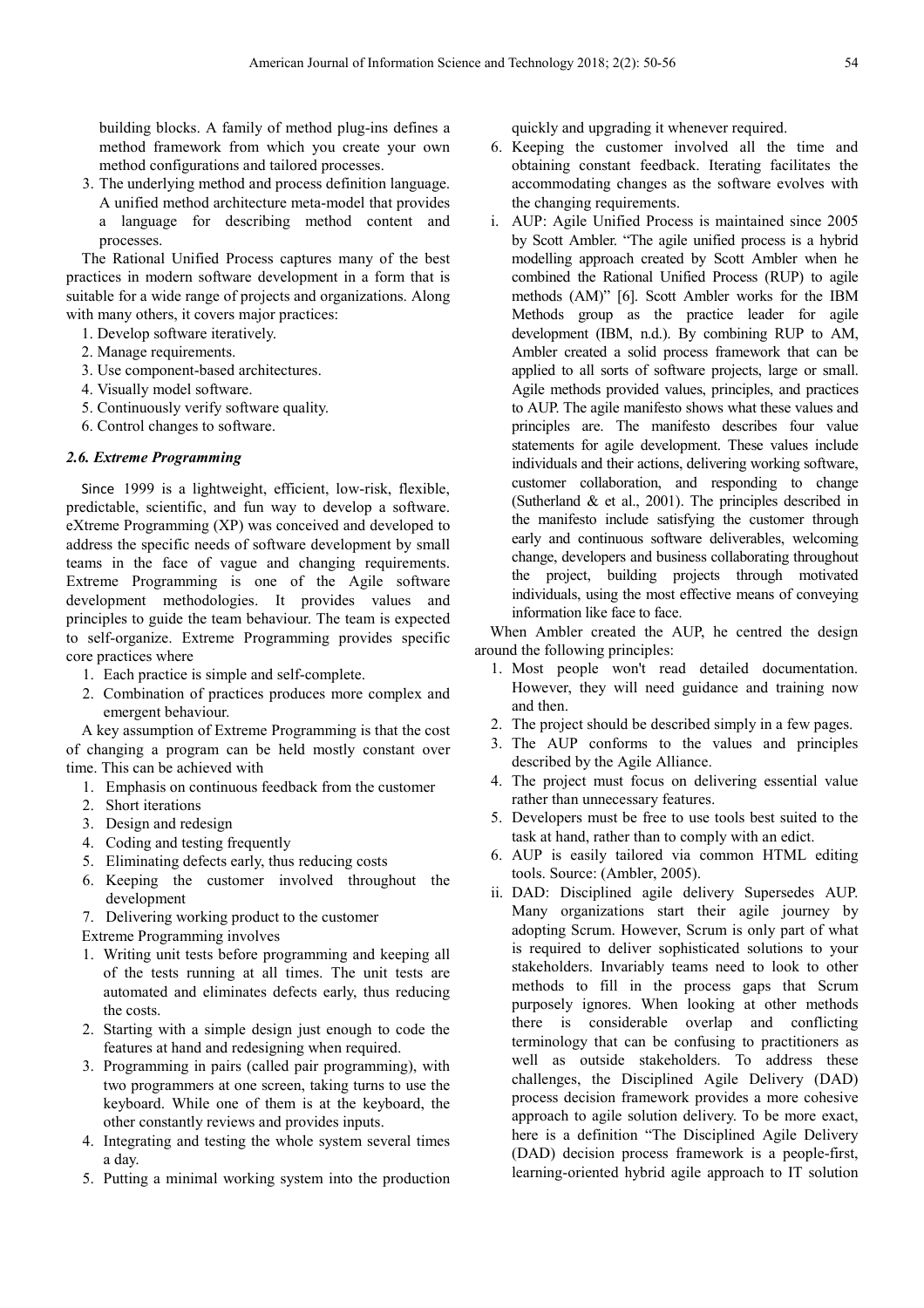delivery. It has a risk-value delivery lifecycle, is goaldriven, is enterprise aware, and is scalable." [3]

DAD is a hybrid approach which extends Scrum with proven strategies from Agile Modelling (AM), Extreme Programming (XP), Unified Process (UP), Kanban, Lean Software Development, Outside in Development (OID) and several other methods. Although DAD was originally developed by IBM, it is a non-proprietary, freely available framework that does not require IBM tooling in any way. DAD extends the construction-focused lifecycle of Scrum to address the full, end-to-end delivery lifecycle from project initiation all the way to delivering the solution to its end users. It also supports lean and continuous delivery versions of the lifecycle unlike other agile methods, DAD doesn't prescribe a single lifecycle because it recognizes that one strategy does not fit all.

iii. SAFe®: The Scaled Agile Framework is a freely revealed knowledge base of proven, integrated patterns for enterprise-scale Lean-Agile development. It is scalable and modular, allowing each organization to apply it in a way that provides better business outcomes and happier, more engaged employees [7]. SAFe synchronizes alignment, collaboration, and delivery for large numbers of Agile teams. It supports both software and systems development, from the modest scale of well under 100 practitioners to the largest software solutions and complex cyber-physical systems, systems that require thousands of people to create and maintain. SAFe was developed in the field, based on helping customers solve their most challenging scaling problems. It leverages three primary bodies of knowledge: Agile development, Lean product development, and systems thinking.

SAFe can be configured with the three or four organizational levels described below:

- 1. Team level SAFe is based fundamentally on Agile teams. Each team is responsible for defining, building, and testing stories (small pieces of new functionality) from their backlog. Teams deliver value in a series of fixed-length iterations (also called sprints). Teams use a common iteration cadence to synchronize work with other teams; this allows the entire system to iterate simultaneously. Teams employ Scrum (primarily) or Kanban methods. Each of these methods is augmented by built-in quality practices. Many software quality practices are derived from eXtreme Programming, while hardware and system quality practices are derived from contemporary Lean product development practices.
- 2. Program level SAFe teams are organized into a virtual program structure called the "Agile Release Train" (ART). Each ART is a long-lived, selforganizing team of Agile teams (typically 5 to 12), along with other stakeholders, that plan, commit, execute, inspect, and adapt together. ARTs are organized around the enterprise's significant value streams. They align teams to a common mission,

provide architectural and user experience guidance, facilitate flow, and provide continuous objective evidence of progress.

- 3. Value Stream level The optional Value Stream level supports the development of large and complex solutions. These solutions require multiple, synchronized ARTs, as well as stronger focus on solution intent and solution context. Suppliers and additional stakeholders contribute to this level as well. Pre-and Post-Program Increment (PI) planning inform the ARTs (and vice versa) of the Value Stream mission and objectives.
- 4. Portfolio level The Portfolio level organizes and funds a set of value streams. The value streams realize a set of solutions, which help the enterprise achieve its strategic mission, as defined in part, by a set of strategic themes. The Portfolio level provides solution development funding via Lean-Agile budgeting, any necessary governance, and coordination of larger development initiatives that affect multiple value streams.
- 5. Foundation layer The Foundation layer holds various additional elements that support development. Elements of the Foundation layer include: Lean-Agile Leaders, Communities of Practice, Core Values, Lean-Agile Mindset, and Principles.
- iv. LeSS: Large-Scale Scrum provides two different largescale Scrum frameworks. Most of the scaling elements of LeSS are focused on directing the attention of all the teams onto the whole product instead of "my part." Global and "end-to-end" focus are perhaps the dominant problems to solve in scaling. The two frameworks which are basically single-team Scrum scaled up are:
	- 1. LeSS: Up to eight teams (of eight people each).
	- 2. LeSS Huge: Up to a few thousand people on one product.

# **3. Conclusion**

From the various dispensations highlighted above, the improvement in system development has been explosive. The trends observed in software engineering include finding and eliminating defects earlier in the development life cycle to cut costs and increase speed and efficiency. Elaborate, analyse, and verify the models before development. Coding, which is the heart of development is not given enough emphasis because without a methodology, then there won't be needing to codify. Testing is the gateway to check for defects before delivery. Limiting resources (mainly team) to accommodate budget. The emerging Methodologies depicts dynamism in how SDLC can be done better and faster. There is also tendency that many improvements will happen soon, because problems never finish, so also solutions.